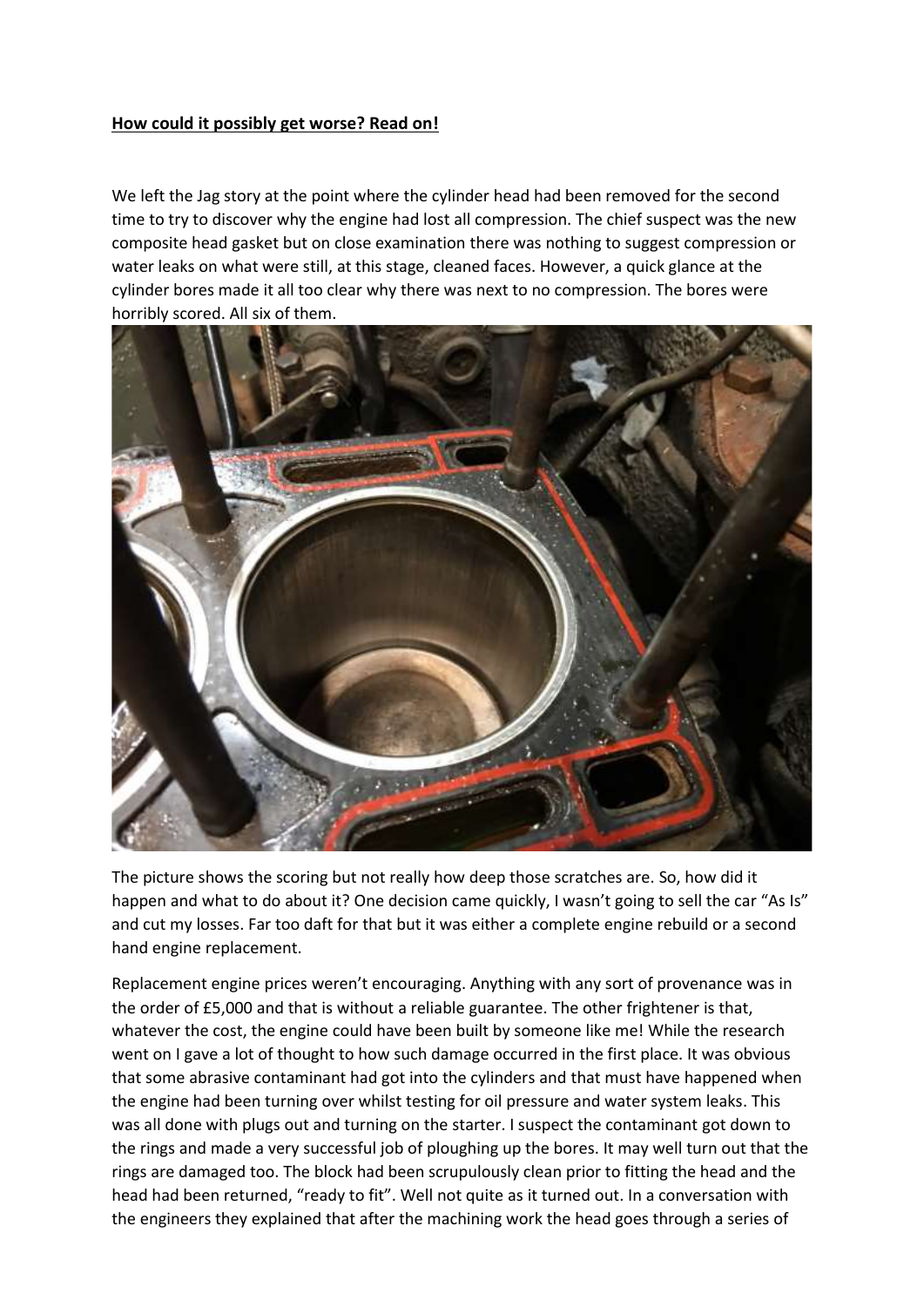machine washes and a chemical bath prior to assembly but they always recommend that the head bolt holes and waterways are cleaned by hand before fitting. Pity nobody thought to pass on that recommendation to me! In retrospect I should have thought of it for myself and it highlights the difference in the depth of knowledge between professionals and amateurs.

It took a few days to mull over the, "What next?" question before an intriguing option emerged that rekindled the sputtering flame of enthusiasm. I still had the cylinder block from a 1968 Jaguar 420 sitting in my cellar. Why not use the 420 block with the refurbished 3.4 cylinder head I'd spent so much time on? Hmmm…….4.2 litre Mk2. Two hundred and twenty brake horse power. Hmmm…….rather more poke than the famous 3.8 Mk2. Ah ha! Plan B in all its glory.

The 420 block was buried at the bottom of piles of old Jag junk and getting to it was an archaeological dig. As I went through the layers a surprising number of parts emerged that I had felt sure would be useful one day. I just hadn't expected to wait quite so long for the "ah-ha" moment. Am I alone in hoarding old stuff? When I eventually got to it the 420 block was in a pretty horrible state having been there over thirty years. As always in these cases, the bits and pieces to put it all back together again were successfully hiding in all sorts of places. Even so, the bores were regular though a smidge rusty and the crankshaft, which was separately wrapped and sealed in polythene had survived quite well. With some careful measuring of the 3.4 cylinder head and the 420 block, with close comparisons with a 4.2 head gasket and a parts number check in the manual, it did appear that all the necessary water and oil way holes lined up. The only oddity was that the 4.2 head gasket was longer at the back and stuck out about a quarter of an inch further than the 3.4 cylinder head. With that being the only misfit I could find it did indeed look like this hybrid would work. The 420 block, rods, pistons, crank and bearing caps (well most of them anyway) all went back to the same engineers that sorted the cylinder head. Why, you may ask? They are very good machinists and I would have been hard put to find better.

On examination very little was needed to bring the block to perfect condition but the bores did need to be taken from twenty to thirty thou oversize. All of a sudden I was getting very enthusiastic indeed as expert Ken and the engineering manager came up with all sorts of suggestions to improve the motor beyond what was feasible in 1968. New light weight pistons would raise the compression to 8.7:1 and the total capacity to 4.3 litres which set the scene for what should be quite a powerful engine and one with a considerable torque hike over the standard offering. These changes didn't add much to the overall cost and as this was always going to be a hybrid engine it seemed sensible to get the best out of modern technology where the real benefit to me would be reliability. The beauty of this approach was that I still had the original engine so if the car eventually became the property of a collector, it could still be returned to original.

Whilst the engine was away attention turned to other work that needed to be done. The brief drive when I bought the car highlighted some serious issues with the steering. That coupled with a concern that a more powerful engine should be matched with better brakes, steering and suspension lead to major decision number two. Could we convert the front suspension to full Jaguar 420 specification?

The Jaguar 420 was the last development of the compact saloon jaguars before the XJ6 models appeared in late 1969. With the revised engine capacity came a whole raft of changes particularly to the front suspension. Variomatic power steering was fitted which apart from the hydraulic steering assistance on what was quite a heavy car reduced the turns from lock to lock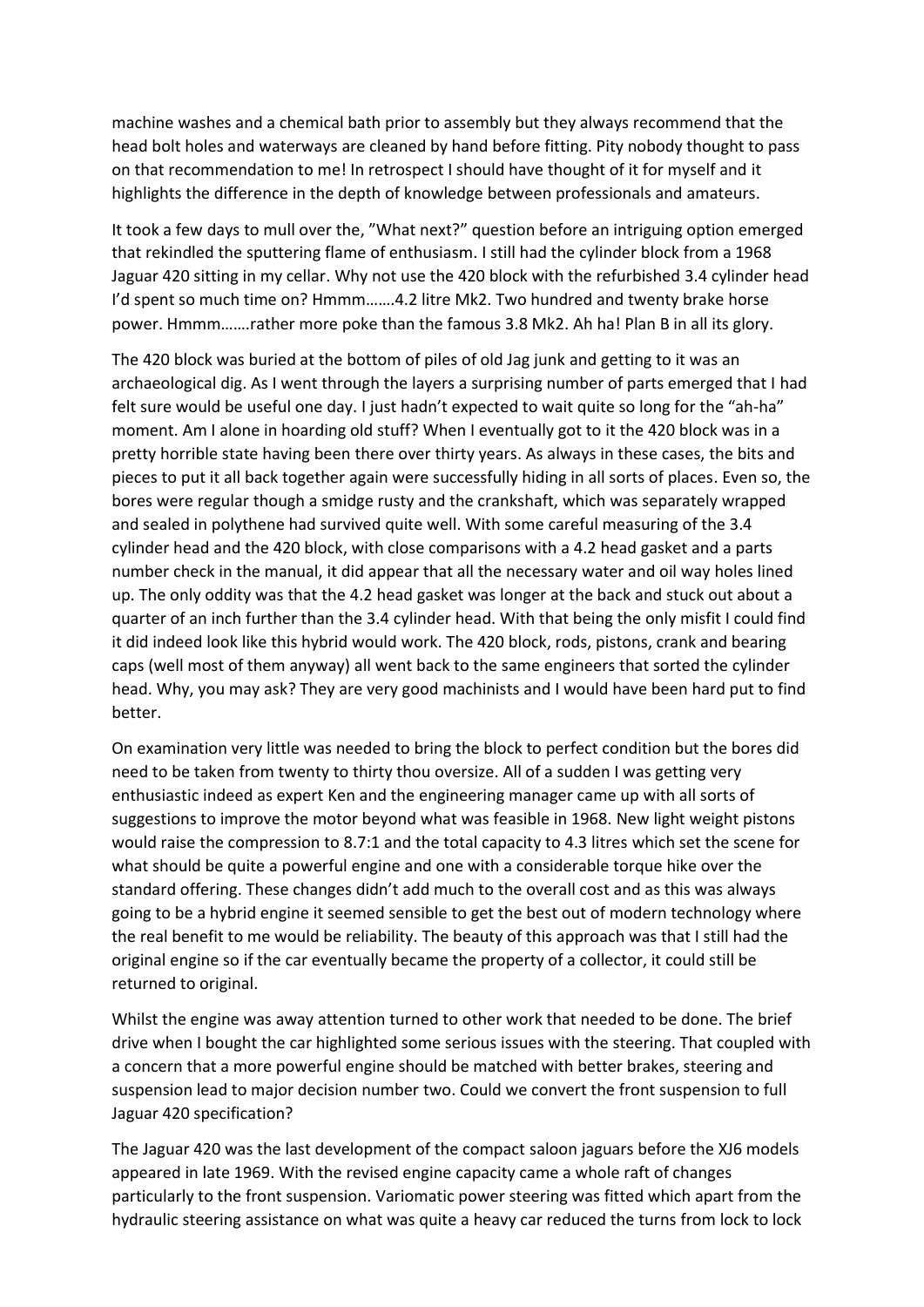from four and a half to two and a quarter turns. This makes a tremendous difference to the driving experience which becomes much more relaxed and makes manoeuvres such as negotiating roundabouts more fluid and so more comfortable for driver and passengers. The brakes were significantly more powerful with larger disks, three pot callipers and brake pads that had almost double the contact surface area of the standard Mk2 specification. Apart from shorter breaking distances they were also more resistant to fade. After some hours of poring through the workshop manuals and parts lists for both cars the only significant difference was the length of the road springs. The Mk2 springs were considerably shorter no doubt because the Mk2 was the lighter car.

With a complete 420 front subframe sitting in the garage the upgrade looked like a goer even though the frame itself was, like the engine block, rather old and nasty. Nasty as it was, it had the bits needed so work could begin straight away. To strip this subframe was an absolute mission. I'm a great fan of television restoration shows and if you watch as many as I have you could easily believe that all old cars come to bits with the lightest twiddle of screwdriver or spanner. A hint of WD40 or PlusGas, for the truly ceased bolts, and away you go……or maybe not! My new favourite tool in the toolbox became the blow lamp. Without this to heat the many rusted nuts, bolts, fulcrums and set screws the frame would still be together today. One tip for fellow enthusiasts though……the smell of burning WD40 seems to spread all over the house if you're working in an integral garage and that smell is not attractive to the ladies, apparently.

With a great deal of heating, hammering, twisting and pulling the assembly did come apart with only one minor fire along the way and a few bolt casualties. Reusable parts were cleaned and painted but I drew the line at refurbishing the brake callipers which were too rusty to clean up. I have previously used, and heartily recommend, Classic Car Spares in Macclesfield who can restore any calliper to better than new. Even the housings are disassembled and re-plated to a much better standard that the original manufacturer's with the benefit that they stay looking good long after being refitted to the car. Most of the new components, bushes, discs, springs etc., were sourced through Jaguar club events and recommended club suppliers and once everything was collected together the rebuild could begin.

You know how sometimes you do something and wished you'd thought it through a little more



before you started? Well this was one of those occasions. For ease of access when rebuilding the subframe I set it up on a builder's step which was on a raised plinth just outside the garage door. Very particular care went into siting the step and mounting the subframe to it as you can see in the photograph. Plenty of access all round especially for fitting the long fulcrum bars would make the build-up a real pleasure. The build went well and after a few hours spread over three days we had a completed subframe. Such

a pity then that I hadn't thought about how it was going to get off the builder's step and back under the car. Still at least it looked great.

This really was a puzzle because I couldn't get the engine hoist close enough to the centre of mass of the suspension unit because of the brick plinth. It weighed a ton and was far too heavy to man-handle. I was beginning to think I might have to partially dismantle it to make it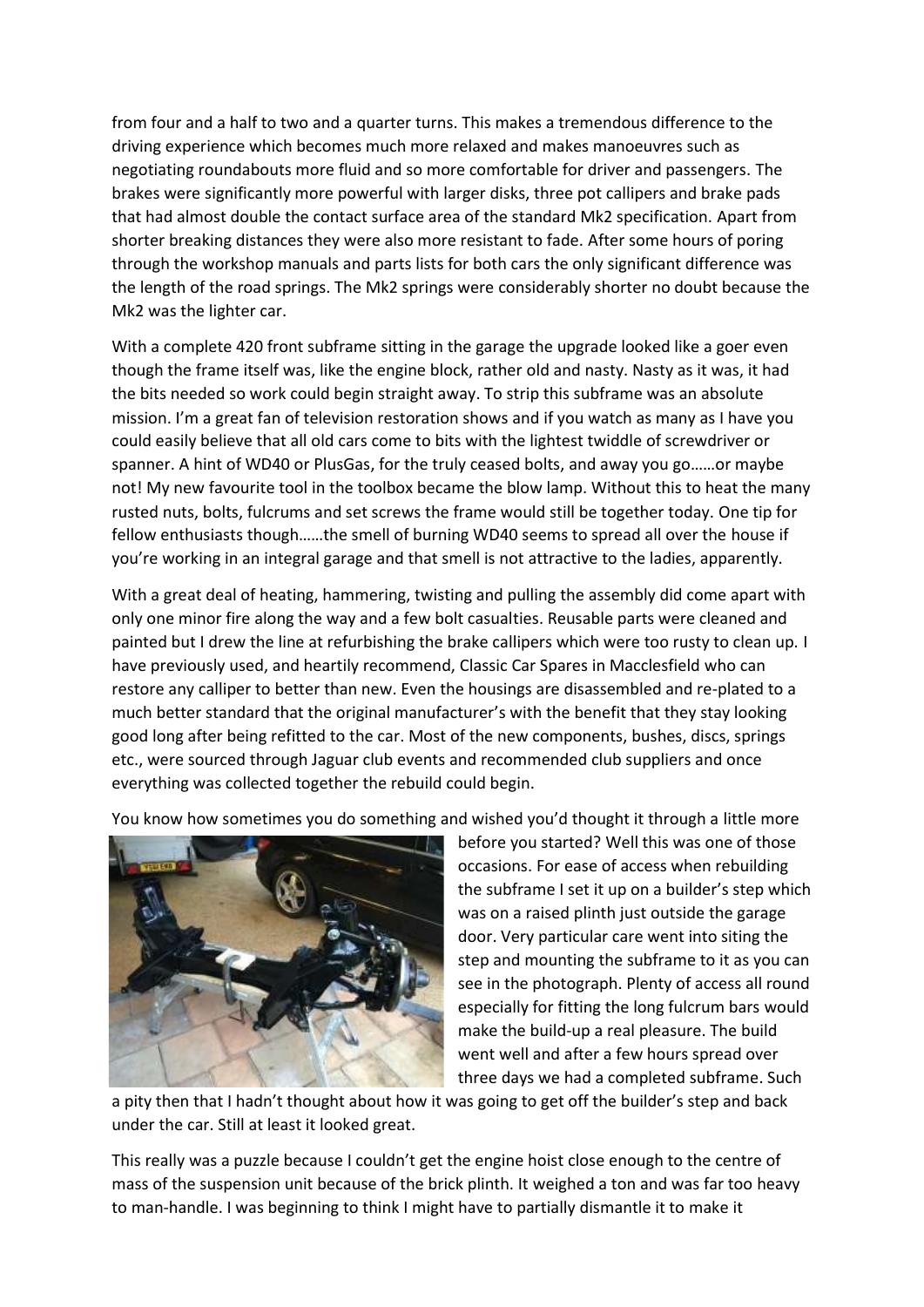moveable but after much trial and error, with two winches, a builder's plank and a jack handle I was able to slide the axle down the plank until the engine hoist could gain a safe purchase. Talk about stupid!

With the road wheels back on the hubs the subframe was wheeled across the garage entrance, out of the way, and wrapped up in polythene to await the full transplant operation.

During the subframe removal from the car at the outset of all this work, we noticed that when the steering wheel was turned the lower end of the steering shaft moved a good half inch in whichever direction was the path of least resistance. This is a typical symptom of failed bushes in the steering



column and quite common on this era of Jaguar. The final fix for the steering then was to remove, dismantle and refurbish the steering column. As expected the lower column bush had disintegrated completely and the upper bush was so worn that you could move the steering wheel laterally from left to right. This is the sort of job I like as it can be done sitting at the bench, in comfort with good light and a vice. Cleaned, painted and with new nylon bushes fitted, it looked great but…………. I could barely turn the inner shaft. Why is it that every job seemed to need doing at least twice and sometimes three times over before it came right? I tried everything, lubrication, fitting the inner column into a drill to spin it in the bushes at 2000 rpm. Nothing relieved the drag which if left would mean no self-centring and unacceptably heavy power assisted steering.

Internet research suggested you have to be very careful in resizing nylon bushes. If the centre aperture is not perfectly round and correctly sized to the moving part, the ware rate is so high it will, in a very short time, become sloppy. Ideally the bushes should have been removed and resized with a reamer. Even more ideally the manufacturer should have sized them correctly in the first place. The final solution was to glue some 1,000 grade glass paper to a correctly sized



wooden dowel with a tapered lead in. The principle was to allow the glass paper on the lead in to resize the aperture of the bushes and then the

correctly sized dowel and glass paper to ensure the aperture remained properly rounded. Not a proper engineered solution but it worked in as much as the turning drag was gone whilst leaving no lateral play at all. Time will tell if it is going to ware excessively.

After five weeks and still no engine the time was used to clean up the engine bay and rebuild the heater box whilst also modifying it somewhat to possibly add a little heat in the cabin and